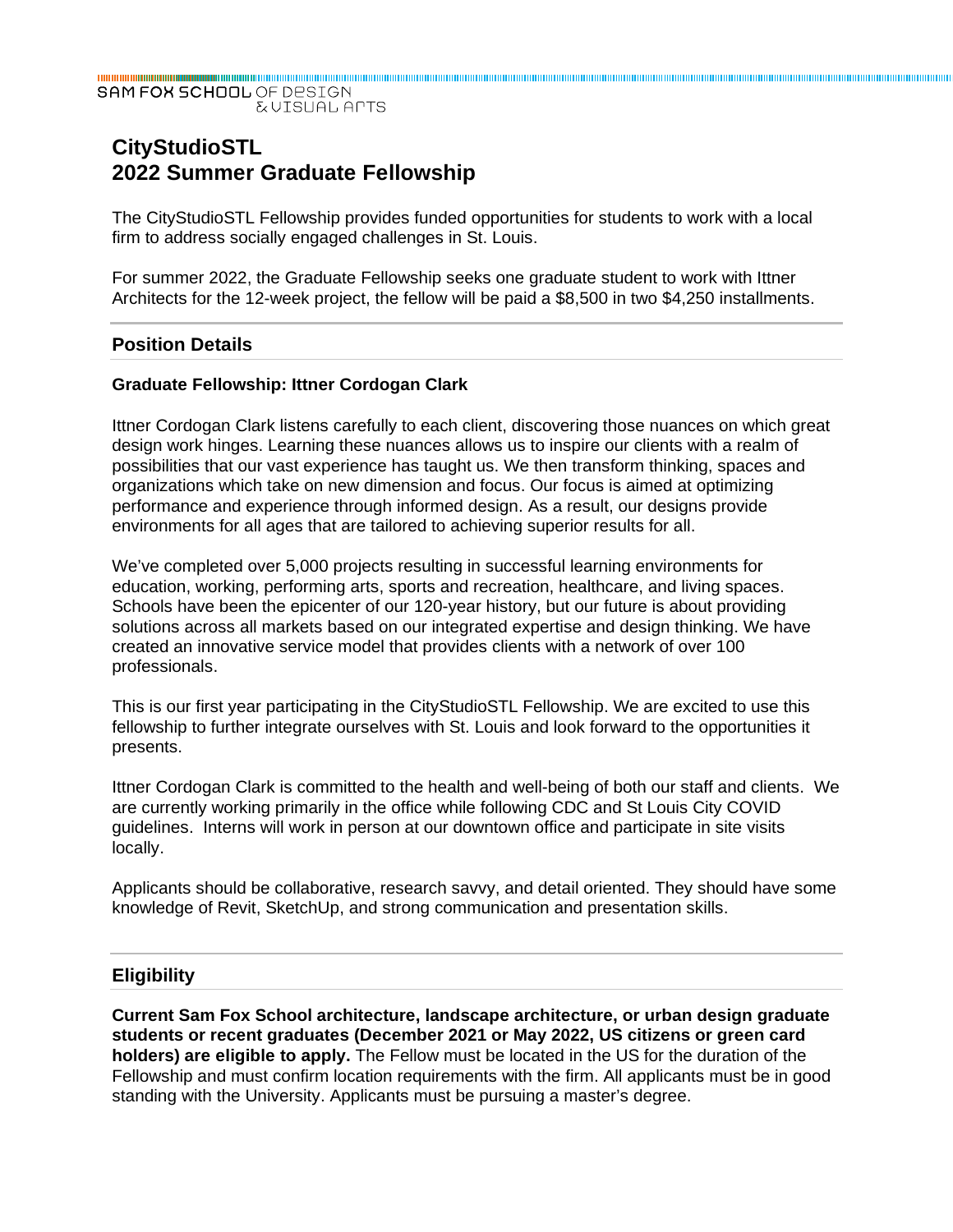# **Timeline**

February 28, 5p — Preferential due date for early applications March 21, 5p — Applications due June 6\* — Fellowship begins Late June — Midpoint check-in Mid July — Final check-in August 12\* — Fellowship ends September — Concluding event or feedback provided

\*Dates may vary and are established between the firm and fellow

# **Program Expectations**

Interview applicants will be expected to:

- ‐ **Coordinate and schedule** an interview with the firm
- ‐ **Respond in a timely manner** to communications to and from the firm
- ‐ **Disclose other possible conflicting summer opportunities**

Fellowship recipients will be expected to:

- ‐ Complete a 12-week civic or social change project in St. Louis at the host firm, working actively with firm staff to complete assigned project(s).
- ‐ Work average 40 hours/week in the host firm office.
- ‐ Participate in host firm social and professional development activities.
- ‐ Attend at most 3 lunches/meetings with Office for Socially Engaged Practice representatives during the summer to discuss experiences and opportunities.
- ‐ Share Fellowship experiences with other students in fall 2022 and spring 2023.
- ‐ Provide feedback on the Fellowship program.

#### **Payment Information**

The CityStudioSTL Graduate Fellow will receive two \$4,250 stipends for the completion of their project work, totaling \$8,500. The first stipend will be available in May, and the second will be available in early July, pending successful participation in the program to that point. To receive these payments, the recipient may need to submit materials to the Sam Fox School Business Office.

Payments provided for the purpose of assisting the recipient in the pursuit of study or research may be treated for tax purposes as a grant. If the recipient is a US citizen or considered a resident alien for US tax purposes, then the transaction is taxable and reportable in the US and will be reported on a stipend letter.

If the recipient is to a nonresident alien for tax purposes for activities in the US, then the transaction is subject to withholding and is reported on Form 1042-S. The withholding amount for taxable payments to nonresident aliens is 30% by statute; however, taxable grants provided to nonresident aliens in J or F visa statuses are afforded the reduced rate of 14%.

#### **Application**